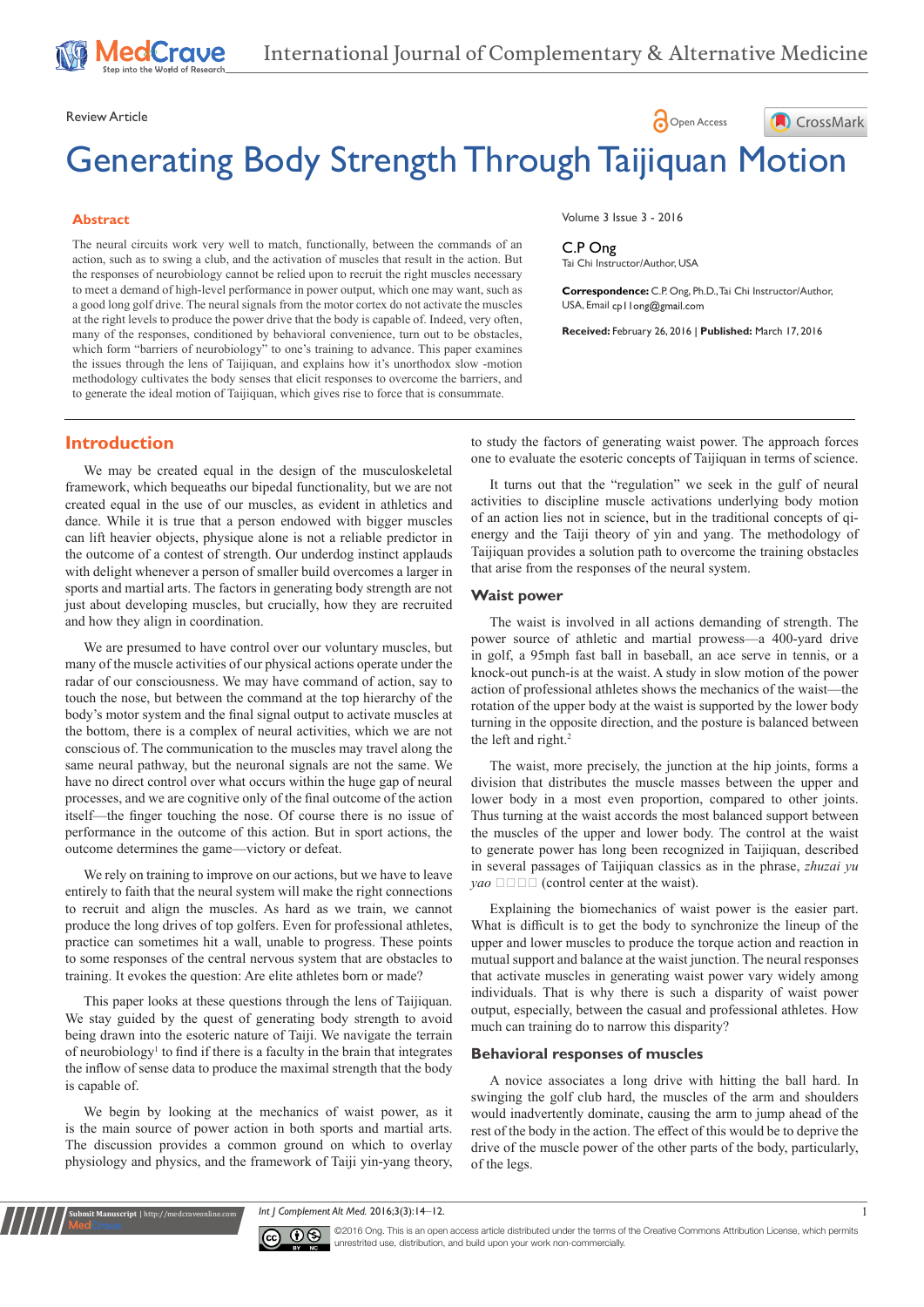# *Generating Body Strength Through Taijiquan Motion* **<sup>2</sup>** Copyright:

In the anxiety to produce power in the swing, the response of neurobiology is to activate the primary muscles underlying the action first and not attend to the coordination of muscles at the waist to ensure a greater power output. Hence, the very desire of a long drive often elicits a response that frustrates the mechanics of generating optimal waist power. That is why weekend golfers find it elusive to improve their long drives, despite many dollars and sessions spent at golf clinics.

Another example that illustrates the behavioral responses of muscles that undermine the task at hand is that of picking up a box. For convenience, we bend forward to reach for the box, but keep the bad forward-leaning posture as we exert force to lift it, causing many a back sprain. The reflex response is to reinforce the back muscles to keep the leaning posture from falling, not to adjust the posture. We do not think of bending at the knees for a better posture and support to lift the box, which is a better way to apply waist power. We are mostly unaware of the debilitating effects of the poor posture as they occur, until after the fact. In other words, the response of neurobiology and psychology is to activate muscles immediate to the task, driven by behavioral convenience, less to weigh the postural effects on balance.

This dominating behavioral response is actually quite typical of the muscles of the hand. The neuroanatomy of the hands actually provides a basis for this behavior. The map of the motor cortex—the part of the brain that sends signals to activate muscles of voluntary movements—depicts an outsize image of the hand, which represents the disproportionately high distribution of neurons in the motor cortex allocated to the function of the hands (Figure 1).



**Figure 1** Motor map (motor homunculus) showing the disproportionately large hand representation mapped to the motor area by Dr. Penfield.<sup>3</sup>

The fineness and precision in the control of the hands come from a relatively large number of motor neurons, each innervating a relatively small number of muscle fibers, some in the tens. Anyone, young or old, can learn to use the chopsticks! By contrast, in the big muscles of the arms and thighs, a motor neuron innervates hundreds to thousands of muscle fibers.

This high distribution of neurons to the hands provides not only dexterity and versatility, but influences the hand's impetuousness in our actions. Indeed, our mobility culture is hand-oriented. The hands would always impulsively reach out first, say, to retrieve a cup of coffee, causing many a fried keyboard. The dominant behavior develops a habit of the hands jumping ahead in action. Coupled with the behavioral response of activating muscles immediate to the action, such as to throw a punch, the arm would lunge out ahead of the rest of the body, thus cutting off the waist power. This is the main reason why we find it hard to generate the waist power we need in sports and martial arts. In other words, the exalted hands that give us the arts of our civilization can also be the bane in producing body strength.

The dominant behavior of the hands is a trait of response that poses a great challenge to training in sports and martial arts. How much can we discipline the body to restrain this behavior?

### **Control of voluntary muscles**

The control we have of our voluntary muscles is only of the command of action, not of the muscles directly. We do not decide what muscles are to be recruited, or how much or how fast they should contract. The motor neurons that activate the contractile actions of the many muscles underlying the motion are pre-programed in neural circuits that work under the radar of consciousness, like the operating system of a computer. How does training address this opaqueness of neural signals and the discipline of muscles that we have no direct control of?

The brain processes a lot of sensory input for our bipedal functionality, but it does not always produce the signal outputs with respect to better results in actions. For instance, in the case of picking up the box, the brain does not get feedback of the body's bad posture, but instead sends signals to reinforce muscle actions to keep the poor leaning posture in balance, exacerbating the condition. The body responds by reflex to reinforce muscles as an immediate remedy to keep balance, not by making global postural adjustments.

We are not wired to be cognitive of postural factors. The brain does not have a faculty that integrates sensory input of postures nor of the underlying muscle forces with regard to a better power output. However, we can figure out the ill effects of bad postures and body mechanics indirectly, and learn to incorporate them as part of the sensory input.

Often our control of voluntary muscles fails to account for the behavioral responses that hinder the body mechanics of generating waist power. This muscle behavior is compounded by the opaqueness of the neural signals in producing body motion, and inadvertently, it builds barriers of neurobiology in training of sports and martial arts. Let us review briefly the activation of voluntary muscles in the central nervous system.

### **Neural signals to voluntary muscles**

The information flow between the brain and the body is a twoway traffic, descending and ascending along columns of nerves in the spinal cord. Far more data flow in than out, typically in the ratio of twenty to one. Outflow of command descends from the brain, carried by motor neurons to activate muscles to produce motion, and sensory information collected from the body flow up the spinal cord to the brain. The nerves are organized by the vertebral location where they exit the spinal column: the cervical (neck), thoracic (chest), or lumbarsacral (lower back) vertebrae. The nerves branch out by this division to serve the different regions of the body.

Muscles powering the hands, arms and upper body are innervated by nerves in the cervical and the first two thoracic vertebrae, and those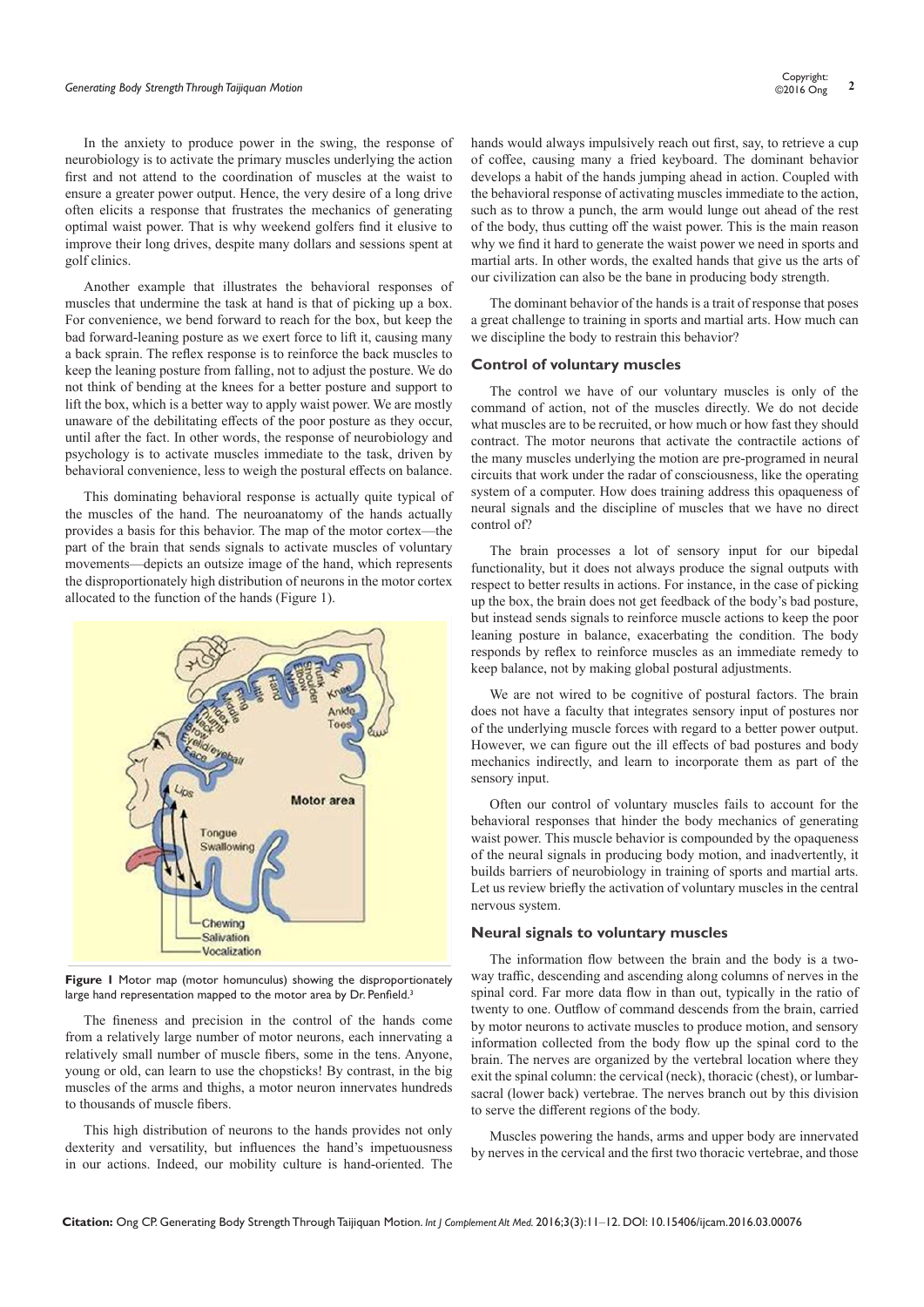powering the feet, legs, and buttocks, by nerves in the lumbar and sacral portions of the spinal cord, and they are distinguished between the left and right. We have volitional control of muscles in the sense that the command signal of the action originates at the conscious part of the brain—the cerebral cortex. A neuron cell in the motor cortex literally traverses down the passage in the spinal cord, where it connects (synapses) with a motor neuron, which then physically exits from one of the vertebrae and wires to the muscle it innervates. In other words, the neural signal that activates a muscle of volitional movements is carried by only two neurons, making up a strand of the neural tract from the cortex descending along the spinal cord directly to the muscle in the cortico-spinal pathway. The simplicity of this link in the neural network is deceptive—behind the signal output is an integration of a complex of signals from other parts of the body and brain to the motor cortex. Moreover, muscles of other parts of the body are also activated in concert to support the single action.

The muscles powering the different segments of the body are activated separately by their motor neurons. Thus the neural wiring of our central nervous system accords independence of movements of the different parts of our body, between the left and the right and the upper and the lower, as well as of the extremities. This independence endows us with the richness and versatility of the art of body motion. But it can also frustrate demanding actions that require muscles to work together—the muscles become stubbornly accustomed to their independence and habits, and so may not work the way we want them to. Indeed, it is often the development of this behavioral stubbornness that is hindering the mechanics of generating body strength.

To throw a punch, the output command is carried by motor neurons of the cervical cord to the arm and fist. The command also incorporates neuronal signals that travel further down the spinal cord to motor neurons of the lumbar-sacral cord to innervate muscles of the lower body to support the punch action. We are conscious of the punching action, but we are usually not aware of the muscles of the lower body supporting the action. Yet the power output of the punch action depends critically on the neural signals to the muscles of the groin and the legs to align in mutual support between the upper and lower body and on the integrity of the bipedal structure in balance.

If we can summon the waist-groin muscles by command so that the rotational motion of the torso is in sync with that of the base in their mutual support and balance, then we can achieve long drives in golf consistently. But there is no faculty in the cerebral cortex that integrates the coordination on the fly. One endowed with a coordinating facility of the waist-groin to control rotational motion, enjoys an ease of movements at the pelvic joints, which gives an advantage in generating waist power. A talented athlete is born with this advantage.

If one is not born with this talent, how can one train to overcome the behavioral stubbornness of the muscles set by habits and independence, to improve on one's golf drive for instance? To see what we are up against, let us review the major muscles that keep the structure of the spine and ribcage erect, particularly, the muscles of the midsection.

### **The axial muscles that keep the trunk erect**

The architecture of the skeletal frame of the torso—the prominent ribcage hanging at the upper part of the vertebral column—does not inspire confidence of a sound structure, even before it is loaded with internal organs. The sacrum at the vertebral end sits precariously on the pelvic bones. At the top, the first vertebra, euphemistically named atlas, holds the skull. Besides the support of vertebral column at the sacrum, there are no other skeletal props between the ribs and the pelvis. What gives functional integrity and stability to the trunk as a flexible, strong and erect structure are the intervertebral ligaments, fascia and muscles as well as the many axial muscles on the front and back.

Two muscle groups that work like straps keep the trunk erect: erectus abdominis (the two columns of "six-pack" muscles) on the front and erector spinae, the muscles along the spine on the back. The six-pack muscles attach at the sternum above, and at the pubic bones below, so that when they contract, the trunk is pulled forward.

The muscles of the second group—the erector spinae—are a collection of three major muscles that run along the spine, bulging as the two noticeable ridges on each side. They attach at the lower end of the spine—the lumbar-sacral vertebrae—and insert at the upper section of the spine—the cervical and thoracic vertebrae. Their contraction pulls the vertebral column back. They work with the erectus abdominis in antagonistic pairs to stabilize the erect structure of the trunk. As each left or right column of the erectus abdominis and erector spinae are innervated independently, the muscles contract in various combinations to give the versatile angular bending as well as the turning motions of the torso.

Three deep muscles secure and stabilize the precarious structure of vertebral column sitting at the base on the pelvis (the sacroiliac joint). One (psoas muscle) attaches at the lumbar vertebrae to the femur thigh bone below the head, and another (iliacus muscle) also attaches to the femur head, but its top part is attached to the pelvic crest (ilium). Together they form the iliopsoas muscles often mentioned in the discussion of lower backache. A third muscle, the quadratus lumborum, lies behind the psoas band; it binds the lumbar vertebrae to the pelvic crest at the back. The principal function of these inner muscles is to secure and stabilize the core support at the lumbar-pelvic seat, thus maintaining its balance and integrity.

There is another group of major muscles that hold, support and protect the internal organs in the belly cavity—the abdominal muscles. These consist of three sheets of muscles-the external abdominal oblique, the internal abdominal oblique, and the transverse abdominis—that wrap around the waist like a corset. They are made up of two halves, one around on each side, and are joined by fascia tissues at the back and front, and are "zipped" on the front in a middle vertical sheath (called linea alba). The muscle sheets attach variously to the lower ribs at the upper part and to the pelvic crest at the lower part, to collectively provide a firm yet flexible support for the abdomen, which is expandable for pregnancies and beer bellies. The individual muscle sheets are innervated independently and provide rotational movements as well as changes of intra-abdominal pressure that facilitates abdominal breathing—and belly dancing.

However, we are not cognitive of these groups of muscles in their function of stabilizing the trunk's erect structure and balance. We can bend forward, backward or at any angle, as well as turn at the waist, but we cannot move the rib bones individually like we do the fingers and toes. The places where these muscles attach are designed more to support bipedal functionality and balance than to produce torque power at the waist. Nevertheless, the output of torque power of the waist depends critically on the alignment and balance of the abdominal muscles, the axial muscles and the prime-mover muscles.

### **Neural responses in generating waist power**

To harness fully the waist power, the torque action of the upper body must be supported by the torque reaction of the lower body. The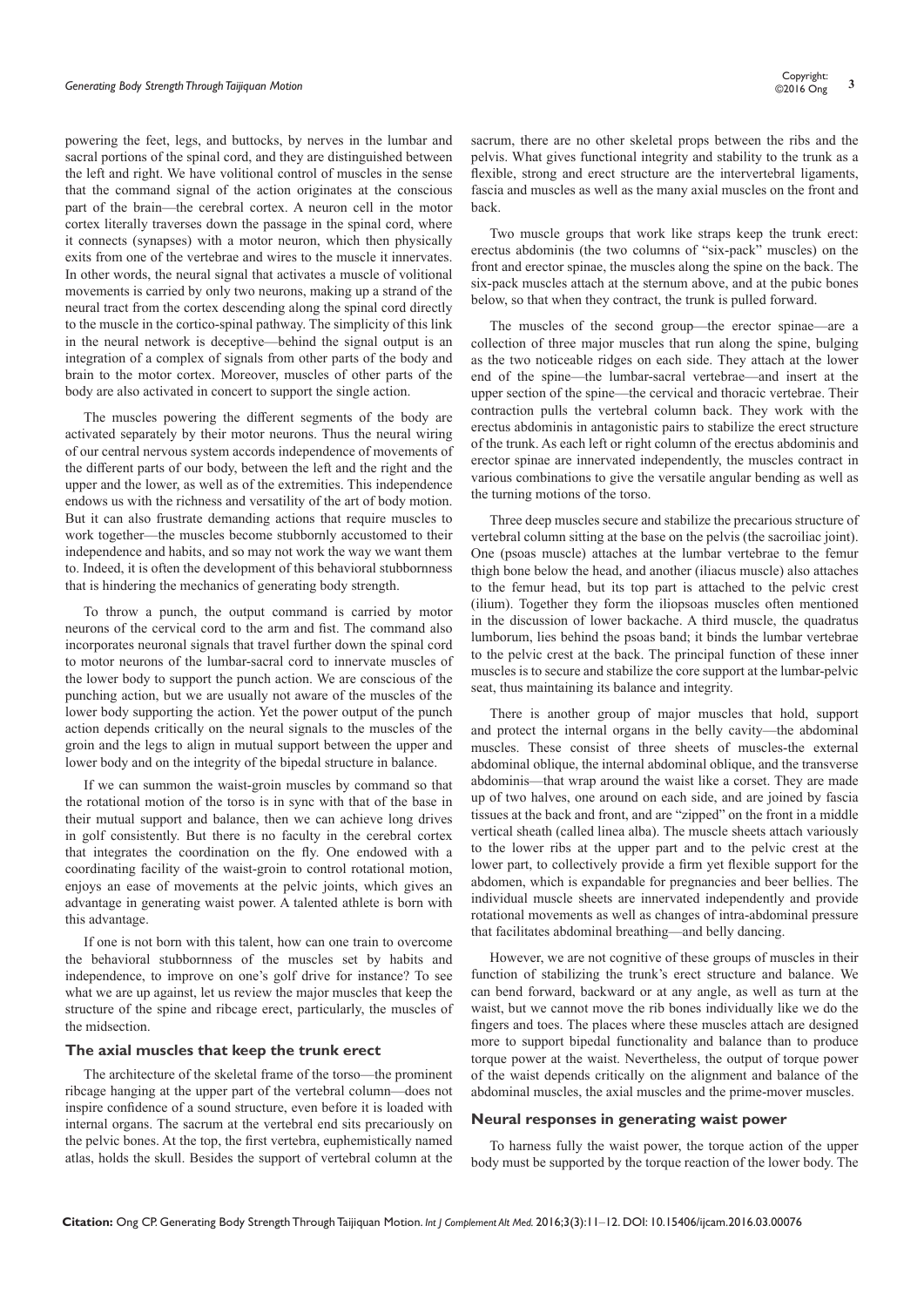muscles of the arms, shoulders, and torso must align to produce the upper body rotation in unison, and likewise, that of the groin and legs of the lower body, turn in the opposite direction. At the same time, the muscles between the left and right sides must also balance in the rotational action. Most crucial of all, the major muscles of the limbs (the appendicular muscles) must work in harmony with the inner axial muscles to maintain the balance and stability of the trunk's erect structure. This also requires that the erectus abdominis, the erector spinae and the iliopsoas must also work in tandem, together with the abdominal muscles to keep the integrity of the waist's turning motion.

However, the command to issue waist power does not always elicit responses of signals that would activate muscles in the mechanics described above to generate the full power that the body is capable of. In the waist-power command, while the prime-mover muscles may be activated voluntarily to produce the rotational motion, the function of maintaining the integrity of the erect structure in balance is involuntary. We are not conscious of a good portion of the neural signals to the axial muscles. In other words, in any action, the responses of neurobiology produce a mix of neural signals, of which large parts go to maintain the integrity of the bipedal structure.

The final output of neural signals that innervate the muscles is a function of a complex of sensory input from the body to the brain, but we have no cognition of the process, let alone conscious control of it. Whatever the mechanism of this function, it is not the design of neurobiology to produce maximal output in power as one wishes. That is why we cannot improve our golf drives at will, despite dedication of practice.

The training to develop waist power is not just a physical exercise to develop muscles and strength. It has to break the habitual responses of muscle behavior, and then to cultivate responses of neurobiology that attend to the alignment and balance of the axial and prime-mover muscles. Taijiquan's approach is to nurture a comprehensive balance, called "inner balance," with which one disciplines the alignment of muscle actions in balance.

### **Inner balance**

The action of picking up a box illustrates a posture of physical balance that suffers from imbalance internally. One bends forward to reach for the box. The reflex response activates the back muscles to reinforce the support of the forward-leaning posture to keep it from falling over. This elevates the level of muscle activations, which burdens the postural structure, and makes it stiff and hard to respond in change, which are symptoms of internal imbalance. We can modify the response to reduce the "excessive" muscle activations in the task by bending at the knees. The adjustment renders a stronger posture with less stress and muscle activations; it provides not only a better balance but also a better leverage to lift the box. The adjusted posture has a better "inner balance" of the muscle actions in the task. More importantly, the body can learn to decipher the stiffness and tightness of the structure as symptoms of inner imbalance of the underlying muscle actions. It is this imbalance that impedes motion flow and the ease of change in movements, which compromises performance output in actions.

Another common situation that illustrates a breach of inner balance is seen in a medical checkup. When you take a deep breath, as asked to by the doctor, the chest is heaved up and the abdomen is hollowed in habitual response. The body becomes top heavy and stiff, and it topples easily with a gentle nudge. The physical balance in terms of the position of the center of gravity relative to posture remains the

same, but the inner balance is breached. More muscles have to be activated to brace up the chest. The excess of muscle actions deployed in the top-heavy posture renders the structure weak internally-a symptom of inner imbalance.

More subtle to discern is a breach of inner balance in the vertebral column when turning at the waist, due to the spinal curvatures. The waist rotation introduces an axial torsion, which causes the curved vertebrae to move between the sagittal plane. Our gait is defined by the coupling of the axial torsion and the spinal swaying, a consequence of the curvatures, particularly the lordosis, which is exploited by models, rocking their pelvis side to side rhythmically in the catwalk. While evoking aesthetically sensual appeal, the slight backward lean introduces inner imbalance at the hips. The study of the biomechanics of the axial torsion and the vertebral curvatures of the neck, thorax, lumbar and sacrum, pioneered by Serge Gracovetsky, has spawned the Spinal Engine Theory.<sup>4</sup> As it turns out, the spinal engine drives much of the internal dynamics of Taijiquan, which is a topic of another discussion.

We define *inner balance* as a state where the muscle actions underlying movements and support are neither excessive nor deficient. This balance incorporates the internal dynamics of the muscle actions at the joints and therefore the balance of axial and appendicular muscles in alignment. The comprehensiveness of the balance is underpinned by the ease and liveliness of change of motion at the joints within the structure. The approach presumes that our postural configuration is flawed with inner imbalance. The strategy of training is to reduce the errors of imbalance, moving through states of lesser stress towards inner balance.

Governed by the principle of inner balance, in the execution of any action, the axial and inner muscles are aligned with the prime-mover muscles in balance. Therefore, the output power of the waist-power action is optimal by virtue of inner balance. In other words, body motion inspired by inner balance is ideal; unimpeded by imbalance of muscle actions, the motion is fluid, lively and agile.

Taijiquan, with its roots in martial arts, treats the cultivation of inner balance as paramount. The art may be cast in the esoteric theory of yin and yang, but its slow-motion methodology is pragmatic. By following the course of Taijiquan practice, one nurtures sharpness in awareness that cuts through the barriers of neurobiology, and the body becomes imbued with the principles of yin and yang, which subsumes inner balance.

### **The taiji theory of yina and yang**

The Taiji concepts of yin and yang, being uniquely Chinese, are foreign to Western culture. Taiji philosophy has roots going back to the antiquities of time. The Chinese thinkers of old resorted to Taiji theory to expound everything of man between heaven and earth—it served as a "grand theory of everything." Far from being relegated to history, the theory survives the millennia to the present.

The yin-yang lexicon still appears in common usage in Chinese culture: food, health, medicine, music, calligraphy, art, *fengshui* geomancy, etc. and of course martial arts as in Taijiquan. Taiji philosophy permeates Chinese thinking—the yin-yang duality serves as its organic logic, as mathematical logic is to science.

The theory posits that, at the most fundamental level, the essence of all things manifested is their yin and yang. Taiji is a study of the dynamics of yin and yang as governed by the yin-yang principles. The theory prescribes that yin and yang are not static; in yin there is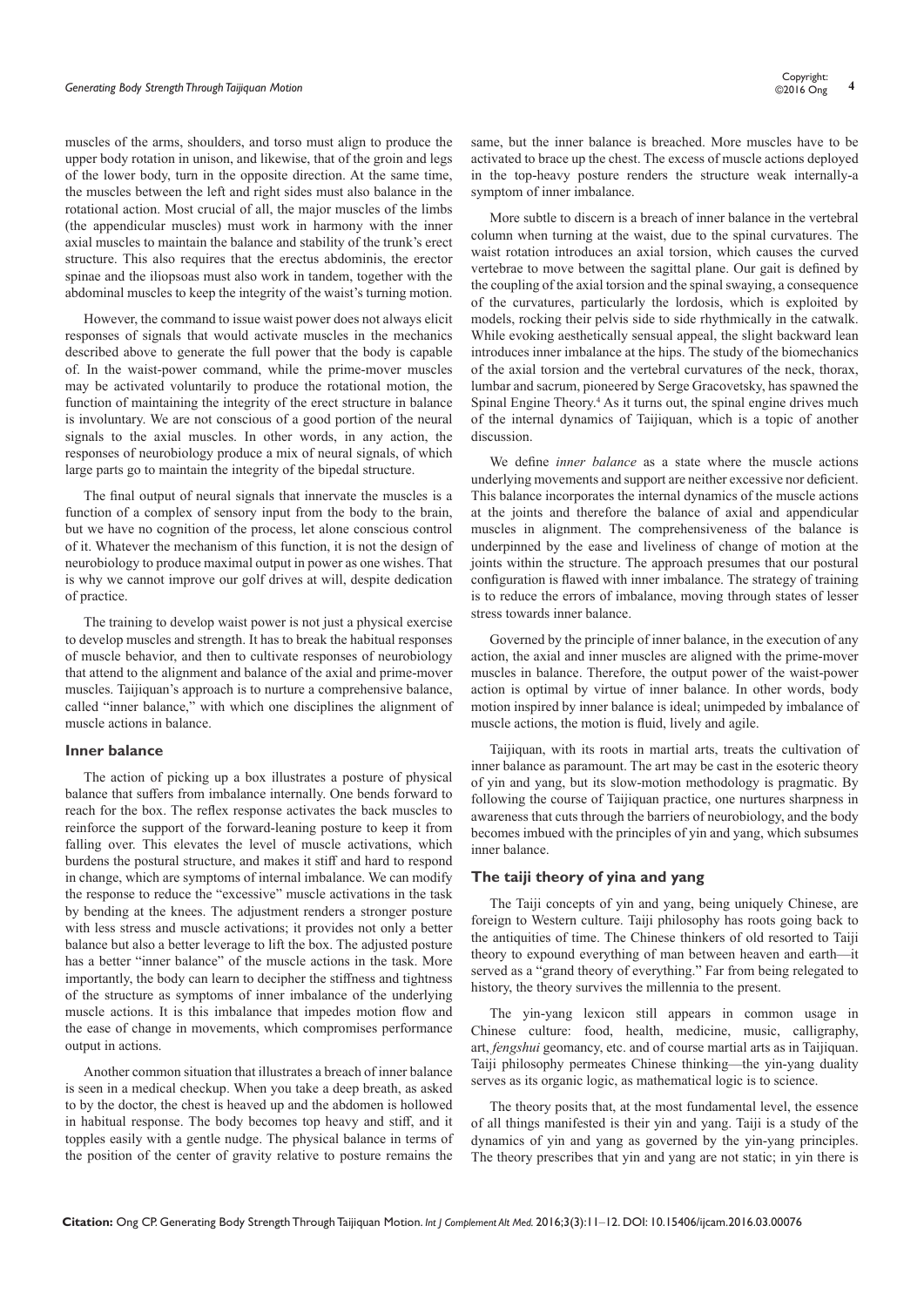# *Generating Body Strength Through Taijiquan Motion* **<sup>5</sup>** Copyright:

yang, and in yang there is yin; though opposite in character, yin and yang are mutually in aid of one another; and the ideal state is Taiji balance, where there is no excess of yin or yang. In application, one identifies the conditions of yin and yang and finds solution-paths in the dynamics that lead to yin-yang balance.<sup>5</sup>

Think of Taijiquan as Taiji theory manifested on the musculoskeletal structure, where yin represents deficient muscle actions, and yang, excessive muscle actions. The practice regulates motion to be in accord with the Taiji principles of yin and yang. Taiji training then becomes a process of developing a solution-path towards Taiji balance by reducing the errors of excessive or deficient yin or yang.

The ideal Taiji motion—one in accord with Taiji yin-yang principles—is of grand Taiji order. The well-regulated motion gives rise to a comprehensive force that can be applied in timely response with precision and optimal strength. The strength is uncharacteristic of physical muscular force—there is hardly any indication of exertion in the execution; it appears hidden, and thus is dubbed "inner strength." This inner strength is at the heart of Taijiquan's amazing kungfu prowess that one hears of. And most enticingly, Taijiquan kungfu mellows with age.

This pronouncement usually evokes an immediate reaction of surprise and disbelief. The unorthodox slow-motion practice cannot be further from the speed and power of sport actions, both absent in Taijiquan. If anything, the exercise is opaque and not geared towards developing any specific power action.

More challenging is that Taiji theory does not offer any tools to analyze yin-yang balance. The organic logic of yin-yang duality does not lend to a reductionist model to study structure and balance as in engineering science. We cannot allocate so many yins here or so many yangs there as in a balance scale, as the theory does not quantify the values of yin and yang. The balancing of yin and yang seems intractable. There are no sense-receptors in the body for yin-yang balance, as manifested by the muscle actions. We sense our balance only after it is lost when we try to recover—we have no cognition of our body's center of gravity. We cannot activate the muscles directly to balance their actions, as we do not communicate with the muscles.

Taijiquan relies on the yin-yang theory to navigate the maze of neural connections by developing the pragmatics of deciphering and resolving the errors of imbalance. It does so not by analysis but operationally, by nurturing responses of neurobiology that incorporate the factors of inner balance with the methodology of fang song.

### **Methodology of fangsong—relaxation**

While there are no neural inputs of inner balance—we cannot sense inner balance—we can learn from the sensory inputs of the effects of imbalance of muscle activations. Taijiquan cultivates the senses to decipher the effects of imbalance, such as top -heaviness and the symptoms of stress and stiffness, and then uses these sensory inputs to elicit responses of neurobiology to correct for the imbalance. For instance, when we sense the flaw of top-heaviness, we can mitigate it by relaxing the chest—letting the upper body "sink" with the breath so to speak. This is described as *hanxiong*  $\square \square$ " containing the chest," which has the opposite effect of bracing up the chest.

Let us examine the muscle actions supporting an arm held out to the side horizontally. You can stretch the arm out, tensing it (rendering it too yang), or you can let it droop (too yin). There is physical balance in both cases—the arm's weight is balanced by muscle forces—but the underlying muscle actions are different in their relative exertion.

From this example, we can see that there are multiple combinations of muscle actions supporting a posture in balance. What is a preferred combination of muscle actions in the support?

If you held the arm in position for duration of time, tenseness would set in, indicating that certain muscles were working harder than others. The discomfort would elicit a response by relaxing or letting go to relieve the tenseness in a state of lesser stress. In effect, the relief is brought about by a reset of the muscle actions with less tightness or exertion. These are the rudiments of the mechanism of *fangsong*  $\Box \Box$ , which means "to let loose, relax."

You can simulate fangsong in the arm with the Taijiquan practice rule of "sinking the shoulder and dropping the elbow" (*chen jian zhui*   $zhou \Box \Box \Box$ ). Or you can enlist a friend to hold the tip of a finger of the extended hand, and let the arm drop, so that it suspends like a cable between the shoulder and the held finger. The muscles become relaxed in the reset of the muscle actions holding the arm-the yang-tenseness is reduced, thus improving on the balance.

In the case where the arm is held loosely and droops like a plant that has not been watered—the yin situation—the resolution is trickier. Extending the arm would introduce tenseness. Taijiquan's extending action is described as "stretching the tendons and bones" (*shen jing bagu*  $\Box$  $\Box$  $\Box$ ). This "internal" stretching strengthens the arm, and removes the yin-slackness, without adding extraneous yang; it breathes yang-vitality to the laxity and reduces the yin imbalance.

In practice, what fangsong does is to relax whenever there is tenseness, and to stretch internally whenever there is laxity. The practice inculcates the senses of imbalance, and develops the fangsong tool itself to reduce the errors of yin-yang imbalance.

However, fangsong does not reallocate muscle actions to seek balance. The methodology develops the cognition of the errors of yang (effects of excessiveness) and yin (effects of deficiency). The mechanism of fangsong simply resettles the muscles actions to stay in the middle ground between the yang-tenseness and the yin-laxity. The methodology in effect is reducing the errors each time in the fangsong process. It should be noted that the pragmatics of recognizing too much or too little of yin or yang in the relative sense is sufficiently resolvable by the soft logic of yin and yang. In this way, the margin of errors tapers over time, and in the convergence, the body approaches the state of Taiji balance. In other words, one achieves the goal of inner balance by the process of reducing errors, not by seeking it specifically. This exemplifies the quintessence of the Tao of "doing without doing" (wei wu wei  $\square \square \square$ )—achieving Taiji balance without striving for it.

In essence, the fangsong process is nurturing the responses of neurobiology that attend to the factors of inner balance in muscle actions. This builds the neural circuitries that elicit responses that respect inner balance.

### **The paramount status of the pelvic joints and** *dantian*

The practice task remains, which requires the application of fangsong at the hundreds of joints and bones to resolve the imbalances of muscle actions, clearly a most formidable undertaking. What makes it even more formidable is that resolving imbalance at one joint may affect the muscle actions, thus balance at the other joints. This is because the soft tissues and fascia enveloping all the muscles and bones of the body define a tensile integrity. This means that the process requires a constant feedback of muscle adjustments at multiple joints, an analytical task we are not equipped for. Taijiquan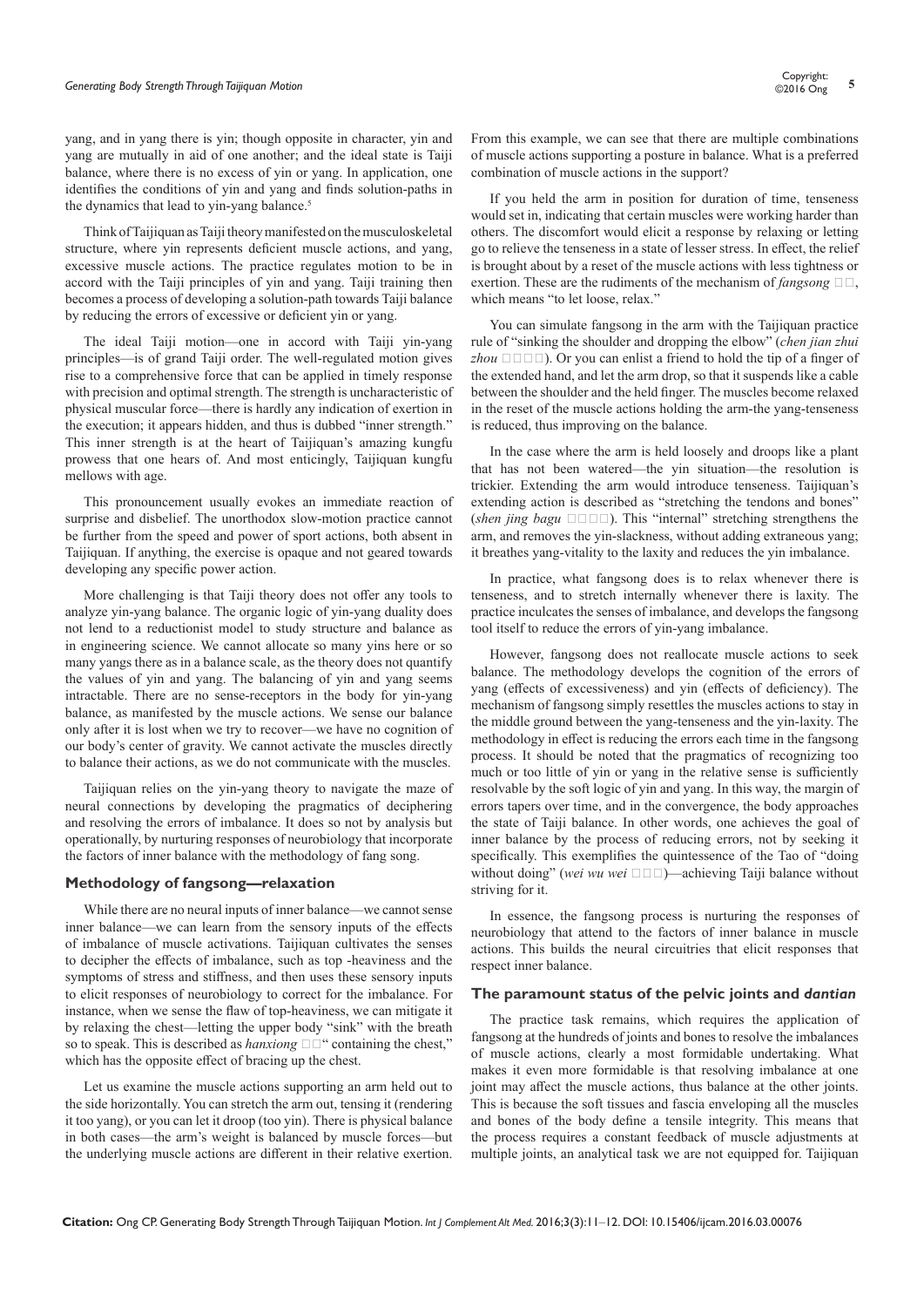# *Generating Body Strength Through Taijiquan Motion* **<sup>6</sup>** Copyright:

offers an ingenious solution that resorts to the traditional concepts of *dantian* and *qi*.

Taijiquan simplifies the many joints into subdivisions of three sections and three correspondences, so that fangsong can work through them systematically in refinement. This is discussed more thoroughly under Chen Changxin's *Ten Essential Principles*. 6

Taijiquan recognizes that of the major joints—hip, knee and ankle of the leg, and shoulder, elbow and wrist of the arm—the hip joints are preeminent. This is driven by bipedal functionality, which relies on the hips as the junction of division between the upper and lower body (discussed earlier in waist power). The Chinese term for the pelvic joints is  $kua \square$ , which refers to the inguinal fold to connote its functionality disposed to forward folding.

The fangsong methodology develops the *kua* as a base of reference to resolve the yin-yang imbalances at the other joints. It begins by applying fangsong to the pelvic joints relative to the midpoint between the kua. This point coincides functionally with the *dantian*  $\Box \Box$ , a point in the abdomen described as three fingers below the navel, and about one-third the way inside. Keeping the pelvis level in fangsong induces the axial torsion and the spinal sway to integrate with the vertebral curvatures with lesser stress. This develops the dantian and the kua as the foundational base of reference to assess the other joints systematically in the subdivisions.

The fangsong of the shoulder-kua correspondence penetrates the vertebral imbalances and cultivates the integrity of the torso motion. Extending the fangsong to the elbow-knee, and then to the hand-foot correspondence, covers the body-frame, which can be refined by further subdivisions. The continual fangsong tempering of muscle actions relative to the kua and dantian builds a connectivity of motion centered at the dantian.

More crucially, the constant reference to the kua and dantian serves to centralize the fangsong feedback of the other joints. By virtue of this centralization, the fangsong is operationally working to coordinate the readjustments at the multiple joints each time. In time, the practice culminates in establishing the dantian as the control center of body motion, which signifies the mastery of the art. The maturing of the centrality of the dantian is referred to in the Taijiquan literature as:

以丹田为核心 *Yi dantian wei hexin*

#### **Establishing the central status of the dantian**

The principle of dantian centrality not only imbues the body with comprehensive balance, but also provides a motion-connectivity of the different parts of the body to the dantian, thus a deeper perceptivity of motion. Dantian centrality harmonizes the muscles of the abdomen and the axial muscles to consolidate the integrity of the trunk's erect structure in balance. Thus dantian centrality facilitates the finer discipline of the torque action and reaction at the kua junction in generating waist power. The other half of the story of Taijiquan's ingenious solution is qi energy.

### **The medium of qi energy**

The fangsong methodology cultivates a sensory input of energy flow that complements the physical tempering of the body—it taps on the so-called life-force  $qi$  energy. The concept of  $qi \square$  circulating a system of passageways or meridians in the body is fundamental in Traditional Chinese Medicine. However, qi has eluded science, but the body relates to qi readily in practice. Indeed, the age-old Chinese system of medicine has yet to be reconciled with physiology.

We take qi as given in Traditional Chinese Medicine but we develop it as guided by its function as an agent of fangsong to discipline body motion. This renders a representation of qi that ties it to the mechanism of fangsong and a comprehension of qi in terms of muscle activations and kinetics.

We treat qi as a bio -energy and study its association with motion. We can think of the body's sensation of qi as a composite of senses picked up by receptors in the joints, ligaments, tendons and muscles, such as of proprioception, pressure and touch. We approach qi developmentally, as the body cultivates its sensation rather than defining it. So in Taijiquan or *qigong*  $\Box$  (any exercise of qi energetics), qi can be viewed as a developed sensation of bio-energy.

At the beginning, the fangsong mechanism relies primarily on the senses of yang-tenseness or yin-laxity of muscle actions. Upon sensing tenseness, the practitioner relaxes to reduce excessive muscle actions; and upon sensing slackness, he stretches internally to reinforce deficient muscle actions. As the fangsong reduces the errors of tenseness and laxity, the body registers an easier flow of motion, as current with less resistance, and with it a sensation of energy flow, which is attributed to qi. The rudiments of qi energy usually manifest as a warm or tingling sensation in the hands. In the early phase of practice, the sensation of qi is intermittent but gradually firms up over time—the more the errors of imbalance are reduced, the stronger the sensation of qi. This builds an association of fangsong and qi. In other words, the perception of qi is developed from the many sensory inputs in the process of fangsong.

The deliberative and slow-motion modus operandi induces attentiveness and nurtures a calm state of mind that heightens awareness, which develops perceptiveness. In time, with fangsong reducing more and more of the errors of yin-yang imbalance, the sensation of qi gains more strength and clarity, and at the same time, one also develops deeper perceptiveness. Then when the qi development reaches a certain maturity, the practice elevates to the internal phase: The body resorts to the qi medium to discern and resolve the errors of imbalance.

#### **Qi and inner balance**

As the practice advances, the effects of imbalance become more subtle, requiring sharper fangsong tools to discern and to resolve. So failing to develop sufficiently perceptive tools, the practice can be stymied. However, the Taiji methodology has a meditative component that, combined with the developed qi, maintains and sharpens continually the fangsong tools.

At the higher levels of practice, imbalance delves in the deeper vestiges of muscle activations. Fangsong requires keener perceptiveness to penetrate and resolve the imbalance at the deep muscles that secure and stabilize the joints and bones and the vertebrae, particularly at the lumbar-sacral region. This inner fangsong probe relies on qi to discipline the deep muscles to align with the primemover muscles in balance in their support and actions.

Through the continual use of qi in fangsong, the sensation of qi flow becomes infused with motion flow. In the fusion of qi and motion, one learns to direct motion through qi. With this development, the practitioner realizes the *yi-qi-motion* paradigm (*yi dao, qi dao, qi dao, shen dong*  $\square\square\square\square\square\square\square$ ): The mind *yi*  $\square$  (mind-intent) commands and initiates qi; qi arrives, and activates motion. With this paradigm, the elusive task of disciplining the muscle actions underlying motion is functionally reduced to a manipulation of qi as directed by the mind-intent. This advancement in practice is also described as "qi breaking through" (*qi da tong*  $\square \square \square$ ).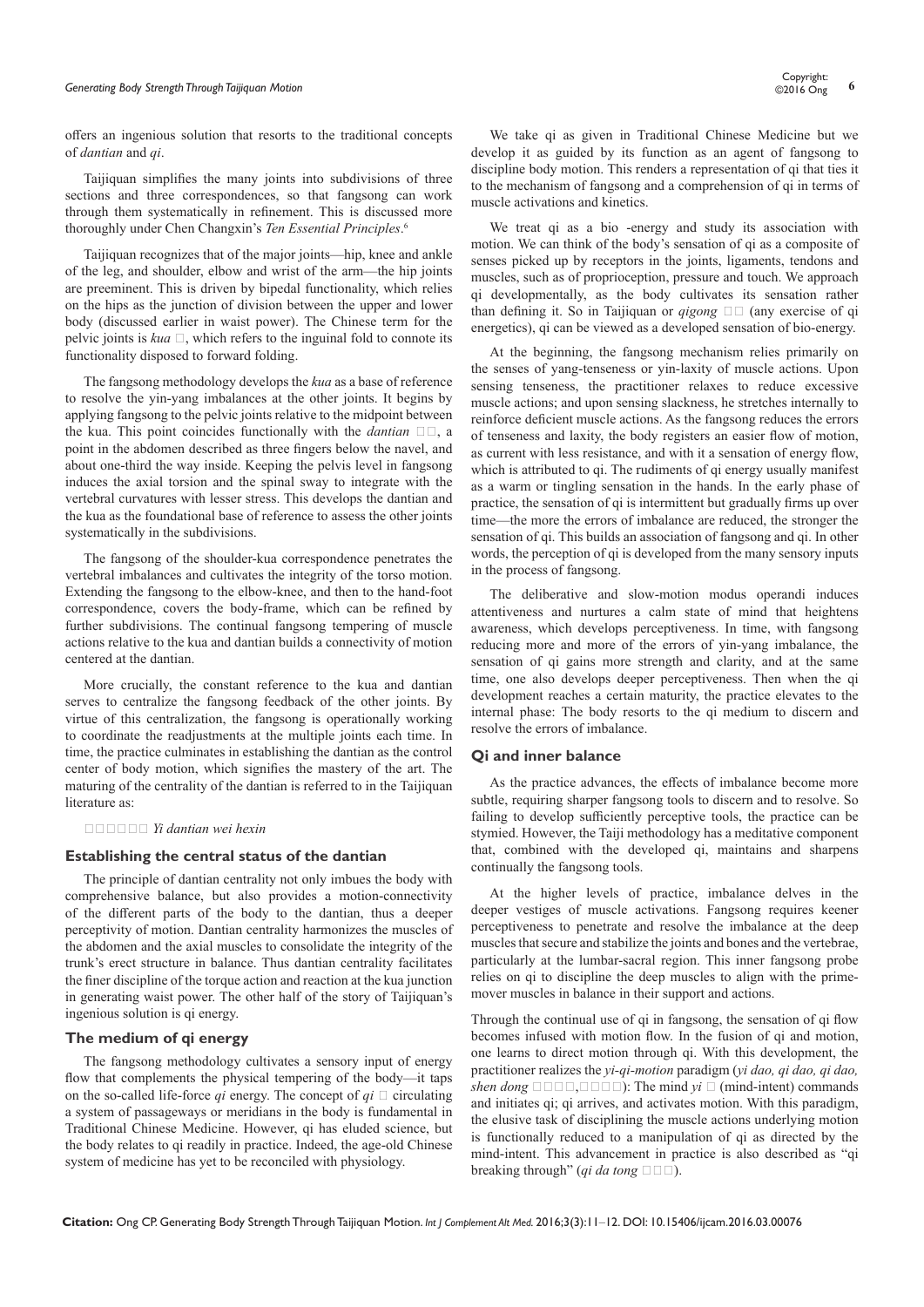# *Generating Body Strength Through Taijiquan Motion* **<sup>7</sup>** Copyright:

Even as the practice of Taijiquan moves into the internal phase and the fangsong process grows more and more into one of qi energetics that entails meditation, it remains driven by the rationale of reducing imbalance towards Taiji balance. Grounding qi in inner balance builds a qi-based comprehension of the principle of dantian centrality—the motion-qi connectivity centered at the dantian.

In practice, the qi nurtured by the fansong tempering at the kua collects in the pelvic bowl. The constant reference to the kua and dantian induces a buildup of qi that concentrates in the dantian, referred to as *dantian qi*. The maturing of full dantian qi accords the discipline of the deep muscles of the trunk and the pelvic girdle at the kua-groin region, so that they harmonize with the prime-mover and appendicular muscles in the integrity of support and balance.

From this perspective, the cultivation of inner balance is the development of the fullness of dantian qi (*dantian qi baoman*  $\square$  $\Box$  $\Box$ ), which culminates in the formation of the central status of the dantian. This consolidates the body-wide motion-qi connectivity centered at the dantian. The development also represents the actualization of the yi-qi-motion paradigm— dantian qi becomes vested with the authority to direct motion, under the command of the mind yi. The investiture of the central status of the dantian signifies the mastery of the art, which can only be earned through the kungfu process of time and effort of *chiku* "eating bitterness."

From the perspective of health, the imbalance of the deep muscles is a deeper source of stress. The affliction of chronic pain due to this kind of stress is more tricky to alleviate—it cannot be reached by simple physical therapy or heat-plasters. The more deeply rooted cause of stress requires acupressure to penetrate into the deeper layers of muscles. That is why Taijiquan and some qi energetics exercises, as well yoga, have proven to be efficacious as a health therapy for chronic stress.

### **Inner strength—neijin** □□

How does inner balance translate to the "inner strength" that underpins the kungfu prowess of Taijiquan, where the weaker can overcome the stronger, or the slower the faster? Does it deliver a long drive in golf? Is it different from the force of a knock-out punch? More to the point, what is the force generated by a Taiji body?

The body produces two kinds of force. The first is the force of the contractile actions of muscles, which generates motion. The second is the force created when body motion is blocked or resisted. The force of a punch that inflicts damage to the nose is the force generated when the face stands in the way of the punch—a consequence of the collision between the head and the fist; the muscles only produce the motion of the punch. While bigger muscles produce greater contractile force, muscle bulk alone does not determine the outcome of the punch.

How strong a punch is also depends on what is hit. A karate chop that breaks a brick does not produce the same force when it strikes a pillow. Force is created in the collision impact between the fist and the target—a result of a change in motion, more specifically, a change in momentum. The force that arises from a change in momentum is just an observation of Newton's Second Law of Motion.

Average Force = Change in momentum/Time duration of the change.

Therefore, to produce force, the issue should be about regulating body motion to involve the different parts of the body to move in unison to generate more momentum, not just about building muscle bulk. The more unified the body mass is in motion, the greater the momentum, thus the greater the force when called upon in use. Also, the less the body is under the stress of muscle imbalance, the more the body can maneuver at ease. These two factors are embodied in motion that is regulated by inner balance.

Taijiquan's training of tempering the body (and mind) is all about regulating body motion to comply with the Taiji principles of yin and yang, which leads to the establishment of the central status of the dantian. Imbued with this principle, the Taiji body responds with inner balance intact, and its different parts move in unison as directed by dantian qi. The force that arises from the change of the ideal Taiji motion (momentum) results in the consummate force of inner strength or  $neijin \Box$ . The force delivered is consummate because with inner balance, the axial and appendicular muscles are aligned in balance.

The term *neijin*  $\Box$  is often referred to simply as *jin*  $\Box$ , dropping the qualification of *nei*  $\Box$  (inner), which merely points to the nonphysical characteristics of jin. Neijin is defined by its dual character the "softness" ( $rou \Box$ ) of yin and the "hardness" ( $gang \Box$ ) of yang. This gives us *rou jin* and *gang jin*, which manifest the yin and the yang of jin. The key feature of jin is the ease of change between its *rou* and *gang* in application.

The concept of *neijin* seems more metaphysics than physics, but the body relates to the *rou* and *gang* readily. The brain's output signal to the muscles is not data of a force vector. In application, the body responds in *rou* and *gang* to produce the direction and magnitude of the force needed. For example, in moving heavy furniture, we play to find its center of gravity by a feedback of trial and error, and adjust our body posture to use leverage to move the object along. The body uses *rou* to adjust the right posture (direction) for leverage, and *gang* to unify body mass in exerting force (magnitude), which translates to the appropriate force vector needed. In this way, the body responds in the right combination of *rou jin* and *gang jin* to the load and maneuverability of the object.

#### **The physics of the prowess of neijin**

The phenomenon of martial prowess ascribed to neijin seems to defy the laws of physics. Often depicted is an elderly Taiji expert, whose physique is distinguished only by its ordinariness, thus least to be associated with physical prowess. Yet with neijin, he disposes of a bunch of hooligans descending upon him with ease and seemingly little effort. However, much of the feat's wonderment appears only to be so, being set against an expectation that visible strength and speed should triumph.

The fist of a punch may be fast, but the parts of the body closer to the trunk move at much slower speed. One can catch and block the punch with lesser speed by intercepting it at the upper arm. At close range, the fist that relies on the extension of the arm, loses its advantage of speed.

The Taiji body—one infused with the yin-yang principles responds in *gang jin* (the hard mode of neijin) when the need arises to project force, by dantian qi which aligns muscle mass in generating the motion. The *gang* response unifies more body mass in motion, producing greater momentum and thus greater force in confrontation. In the *rou* (soft) mode, the body responds with fluid agility by undergoing change within the body frame at the joints, but continuing to maintain inner balance. That is, the *rou-gang* interchange enlivens the body to respond accordingly to the changing situation in combat while inner balance—control—remains intact.

Very often, in a tussle, one pushes back hard against the opponent as a natural reaction, believing that doing so would save one from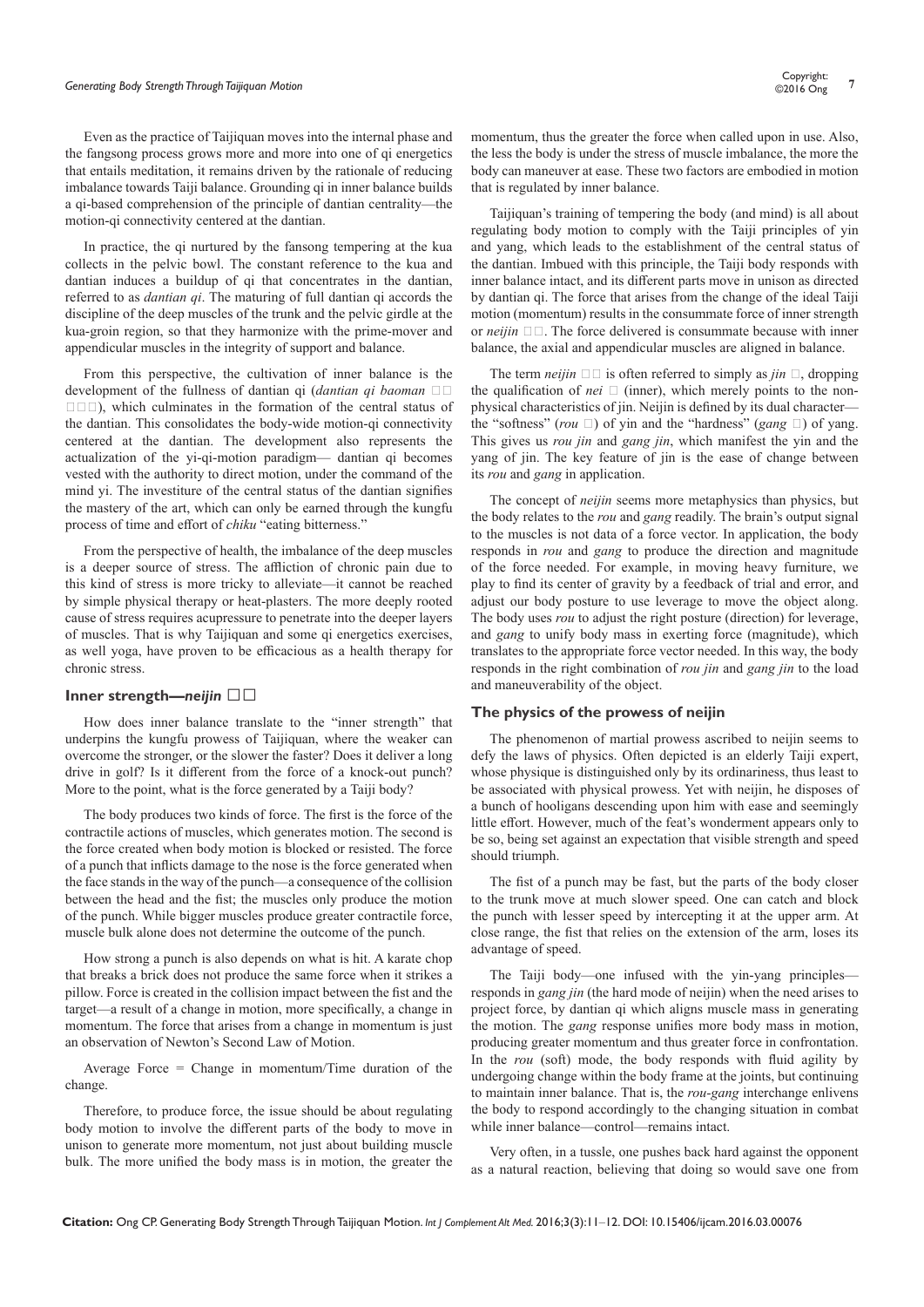# *Generating Body Strength Through Taijiquan Motion* **<sup>8</sup>** Copyright:

being pushed over. Also, the body, being predisposed to linear motion, responds in action along the same direction. The outcome in the confrontation would then be predictable-the stronger person would prevail. Fighting back traps one in a locked-horn position and, under pressure, the body cannot maneuver.

Taijiquan offers a "yielding" game plan. Instead of fighting back, force with force, the body's inner balance responds by settling into the kua, thus directing the opponent's force to the ground. This is effected by the response of *rou jin*—the soft *jin* receives and absorbs the push by adjusting internally at the joints to stay firmly balanced without resisting. Then, with control accorded by dantian centrality, he can at will turn at the waist to redirect the push to the side, causing the opponent to falter. In this way, the opponent's force is "guided into emptiness" (*yin jin luo kong*  $\square \square \square$ ). It should be noted that there must be sufficient *gang* (hard) force of neijin to support the soft maneuver or else one would have been shoved off before the skill could come into play.

Upon sensing the opponent's loss of balance, the Taiji expert immediately follows through with a short burst of hard (*gang*) *jin* to propel him off. Aided by his own faltering momentum, the opponent is cast off impressively, several meters with ease. This is the skill of "borrowing the opponent's force against himself" (*jie li lai da ren*  $\square$  $\square \square \square$ ). The effectiveness of these techniques is predicated on the Taiji player's development of neijin, which is the basis of the liveliness in the interchange between the *rou* and *gang* that manifests in the changing force vector needed in the response.

The oft touted Taijiquan skill of "four ounces repelling a thousand pounds" (*si liang bo qian jin* □□□□] points to some tremendous leverage that can be tapped to one's advantage. In order for a small effort of four ounces to move a thousand pounds placed at six inches from the fulcrum, the lever would have to be over an unmanageable length of 2000feet! Clearly, it would be impossible for the musculoskeletal structure to effect a linear lever system of such an advantage.

Taijiquan gains its remarkable advantage by simulating the leverage of a screwdriver. That is the advantage of controlling the handle of the screwdriver against the opponent holding the tip. The body turning at the waist-*kua* acts as the handle turning a screwdriver. For instance, if the arm is seized in a grip, the kua turns as the handle of a screwdriver, against the part of the arm held by the opponent as the tip. With the overwhelming advantage of screwing leverage, no matter how big or strong the opponent is, the grip is broken. Thus, with seemingly a little force of "four ounces," one overcomes "a thousand pounds."

The physics is the easy part. The hard part is to get the body to emulate the action of a screwdriver to affect the leverage in application. The skill flows from the dantian as the control center accorded by the formation of dantian's central status, which disciplines the body's rotational motion. Taijiquan's training of regulating motion by the yin and yang principles also incorporates the discipline of the rotational movements of body segments, described as "silk-reeling training" (*chansi gong*  $\square \square \square$ ). The rotational mode is implicit in body motion, but in the Chen Style Taijiquan, the discipline of the coiling *chansi* component is explicit. More of *chansi gong* can be found in the author's book.7

The mechanics of generating waist power in sports and Taijiquan are the same in the torque action-reaction at the waist junction, but the defining difference is inner balance. In Taijiquan, the waist power or *dang-yao jin*  $\Box$   $\Box$  is inspired by inner balance. The force of Taiji, powered by neijin with the ease of change between *rou* and *gang*, is lively and agile, and responds spontaneously to changing combat situations. In sports, the action is motivated by outcome—how fast, far, or high—which can come at the expense of control in an overextension of muscle actions, resulting in injury. The tennis player might be able to retrieve a ball, but in the overstretch, he might not be able to recover in time for the next volley.

### **Reflex response of inner balance**

The actions of a Taiji body are cultured in the principle of inner balance. Taijiquan's defining feature is that inner balance is kept intact at all times—the fruit of the formation of the central status of the dantian. With dantian centrality, the Taijiquan expert responds spontaneously with a combination of *rou* and *gang* of neijin, which can vary to produce an appropriate force vector to counter an offense or defense at hand. Guarded by inner balance, the expert is kept from being disadvantaged as he maneuvers in his response to the myriad changes in combat.

Inner balance is a crucial factor in all bipedal balance and functionality, not just in combat. Inner balance extends significantly the parameters within which the body can self-adjust to keep balance. For instance, when accidentally stepping on a banana peel, in the reflex to recover, the body, infused with dantian centrality, responds with the factors of inner balance, by settling into the kua to keep balance, thus mitigating a fall that is often catastrophic in old age.

The deliberative slow-motion training that painstakingly conditions responses to incorporate inner balance, also cultivates mindful awareness of the fangsong resolution, which refines perceptiveness. The penetrative perceptivity cuts through the thicket of the multitudes of underlying muscle actions via the qi medium. The practice of mindful fangsong is consciously volitional and relies primarily on the pyramidal pathway to carry the neural signals, but the development of dantian centrality occurs in the restfulness of meditative insight of the extra pyramidal pathway. That is, while the Taiji body is developed consciously (activated through the cortico-spinal tract), the response of inner balance in usage is by reflex. This represents a disciplinary crossover between the pyramidal and extra pyramidal pathways that consolidates the strategies to keep inner balance. In this way, the Taiji expert is not burdened with inner balance, just as one is not concerned with balance in normal routine activities. With inner balance intact, the expert is thus free to dispose of his opponents with martial maneuvers at will. It is no wonder that kungfu peers have long regarded Taijiquan's martial skills as of the highest order.

The reflex response of inner balance renders the Taiji expert stable and unmovable as a mountain, since his balance remains solidly intact. This is dramatically demonstrated by Grandmaster Chen Xiaowang who stayed unmovable by Longwu, a two-time Asian strongman champion. The strongman, hailed an Asian Hercules, could move an eighteen-wheeler truck and nudge a car into a tight parallel parking spot between two cars, but he failed to move the older and smaller master an inch, in an open challenge of three one-minute rounds. The master merely stood there, attending to his dantian centrality to keep inner balance without fighting back, as the strongman pushed and shoved at him with all his Herculean strength to no effect.<sup>8</sup>

This is the fruit of the process of time and effort in practice which is what the term, kungfu  $(gongfu \Box \Box)$  means. To conclude, a Taijiquan master is trained not born. Indeed, one often reads in the biographies of Taijiquan masters that many were once sickly, and were prescribed the Taiji exercise therapy to nurture their health and constitution.